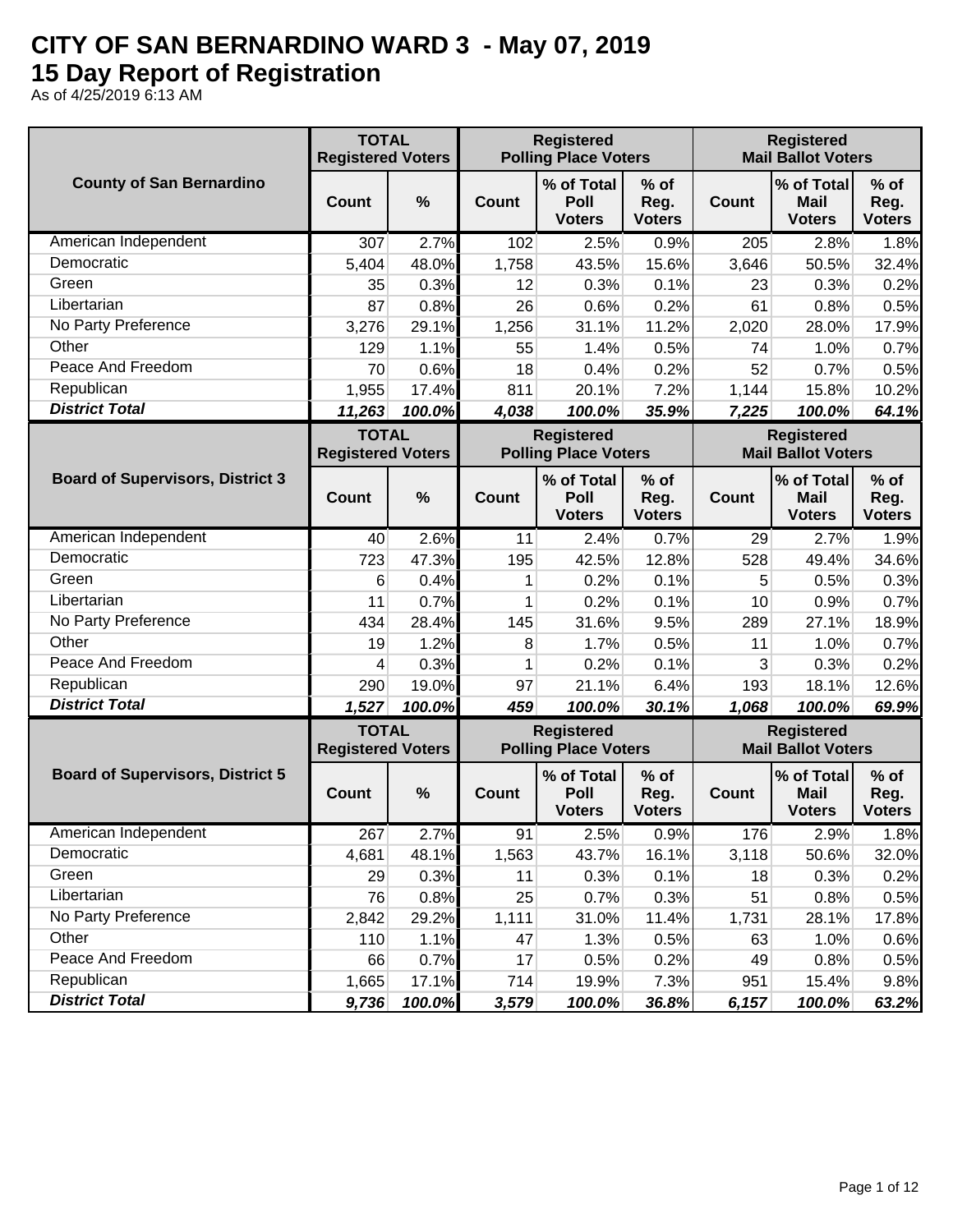|                                                            | <b>TOTAL</b><br><b>Registered Voters</b> |        |                          | <b>Registered</b><br><b>Registered</b><br><b>Mail Ballot Voters</b><br><b>Polling Place Voters</b> |                                 |       |                                                |                                 |
|------------------------------------------------------------|------------------------------------------|--------|--------------------------|----------------------------------------------------------------------------------------------------|---------------------------------|-------|------------------------------------------------|---------------------------------|
| <b>United States Representative,</b><br><b>District 31</b> | Count                                    | %      | Count                    | % of Total<br>Poll<br><b>Voters</b>                                                                | $%$ of<br>Reg.<br><b>Voters</b> | Count | % of Total<br>Mail<br><b>Voters</b>            | $%$ of<br>Reg.<br><b>Voters</b> |
| American Independent                                       | 307                                      | 2.7%   | 102                      | 2.5%                                                                                               | 0.9%                            | 205   | 2.8%                                           | 1.8%                            |
| Democratic                                                 | 5,404                                    | 48.0%  | 1,758                    | 43.5%                                                                                              | 15.6%                           | 3,646 | 50.5%                                          | 32.4%                           |
| Green                                                      | 35                                       | 0.3%   | 12                       | 0.3%                                                                                               | 0.1%                            | 23    | 0.3%                                           | 0.2%                            |
| Libertarian                                                | 87                                       | 0.8%   | 26                       | 0.6%                                                                                               | 0.2%                            | 61    | 0.8%                                           | 0.5%                            |
| No Party Preference                                        | 3,276                                    | 29.1%  | 1,256                    | 31.1%                                                                                              | 11.2%                           | 2,020 | 28.0%                                          | 17.9%                           |
| Other                                                      | 129                                      | 1.1%   | 55                       | 1.4%                                                                                               | 0.5%                            | 74    | 1.0%                                           | 0.7%                            |
| Peace And Freedom                                          | 70                                       | 0.6%   | 18                       | 0.4%                                                                                               | 0.2%                            | 52    | 0.7%                                           | 0.5%                            |
| Republican                                                 | 1,955                                    | 17.4%  | 811                      | 20.1%                                                                                              | 7.2%                            | 1,144 | 15.8%                                          | 10.2%                           |
| <b>District Total</b>                                      | 11,263                                   | 100.0% | 4,038                    | 100.0%                                                                                             | 35.9%                           | 7,225 | 100.0%                                         | 64.1%                           |
|                                                            | <b>TOTAL</b><br><b>Registered Voters</b> |        |                          | <b>Registered</b><br><b>Polling Place Voters</b>                                                   |                                 |       | <b>Registered</b><br><b>Mail Ballot Voters</b> |                                 |
| <b>State Senator, District 20</b>                          | Count                                    | %      | Count                    | % of Total<br>Poll<br><b>Voters</b>                                                                | $%$ of<br>Reg.<br><b>Voters</b> | Count | % of Total<br><b>Mail</b><br><b>Voters</b>     | $%$ of<br>Reg.<br><b>Voters</b> |
| American Independent                                       | 232                                      | 2.7%   | 83                       | 2.6%                                                                                               | 1.0%                            | 149   | 2.8%                                           | 1.7%                            |
| Democratic                                                 | 4,104                                    | 47.8%  | 1,454                    | 44.9%                                                                                              | 17.0%                           | 2,650 | 49.6%                                          | 30.9%                           |
| Green                                                      | 25                                       | 0.3%   | 10                       | 0.3%                                                                                               | 0.1%                            | 15    | 0.3%                                           | 0.2%                            |
| Libertarian                                                | 70                                       | 0.8%   | 22                       | 0.7%                                                                                               | 0.3%                            | 48    | 0.9%                                           | 0.6%                            |
| No Party Preference                                        | 2,525                                    | 29.4%  | 980                      | 30.3%                                                                                              | 11.4%                           | 1,545 | 28.9%                                          | 18.0%                           |
| Other                                                      | 99                                       | 1.2%   | 41                       | 1.3%                                                                                               | 0.5%                            | 58    | 1.1%                                           | 0.7%                            |
| Peace And Freedom                                          | 57                                       | 0.7%   | 14                       | 0.4%                                                                                               | 0.2%                            | 43    | 0.8%                                           | 0.5%                            |
| Republican                                                 | 1,466                                    | 17.1%  | 633                      | 19.6%                                                                                              | 7.4%                            | 833   | 15.6%                                          | 9.7%                            |
| <b>District Total</b>                                      | 8,578                                    | 100.0% | 3,237                    | 100.0%                                                                                             | 37.7%                           | 5,341 | 100.0%                                         | 62.3%                           |
|                                                            | <b>TOTAL</b><br><b>Registered Voters</b> |        |                          | <b>Registered</b><br><b>Polling Place Voters</b>                                                   |                                 |       | <b>Registered</b><br><b>Mail Ballot Voters</b> |                                 |
| <b>State Senator, District 23</b>                          | Count                                    | %      | <b>Count</b>             | % of Total<br>Poll<br><b>Voters</b>                                                                | $%$ of<br>Reg.<br><b>Voters</b> | Count | % of Total<br><b>Mail</b><br><b>Voters</b>     | $%$ of<br>Reg.<br><b>Voters</b> |
| American Independent                                       | 75                                       | 2.8%   | 19                       | 2.4%                                                                                               | 0.7%                            | 56    | 3.0%                                           | 2.1%                            |
| Democratic                                                 | 1,300                                    | 48.4%  | 304                      | 38.0%                                                                                              | 11.3%                           | 996   | 52.9%                                          | 37.1%                           |
| Green                                                      | 10                                       | 0.4%   | $\mathbf{2}$             | 0.2%                                                                                               | 0.1%                            | 8     | 0.4%                                           | 0.3%                            |
| Libertarian                                                | 17                                       | 0.6%   | $\overline{\mathcal{A}}$ | 0.5%                                                                                               | 0.1%                            | 13    | 0.7%                                           | 0.5%                            |
| No Party Preference                                        | 751                                      | 28.0%  | 276                      | 34.5%                                                                                              | 10.3%                           | 475   | 25.2%                                          | 17.7%                           |
| Other                                                      | 30                                       | 1.1%   | 14                       | 1.7%                                                                                               | 0.5%                            | 16    | 0.8%                                           | 0.6%                            |
| Peace And Freedom                                          | 13                                       | 0.5%   | $\overline{4}$           | 0.5%                                                                                               | 0.1%                            | $9\,$ | 0.5%                                           | 0.3%                            |
| Republican                                                 | 489                                      | 18.2%  | 178                      | 22.2%                                                                                              | 6.6%                            | 311   | 16.5%                                          | 11.6%                           |
| <b>District Total</b>                                      | 2,685                                    | 100.0% | 801                      | 100.0%                                                                                             | 29.8%                           | 1,884 | 100.0%                                         | 70.2%                           |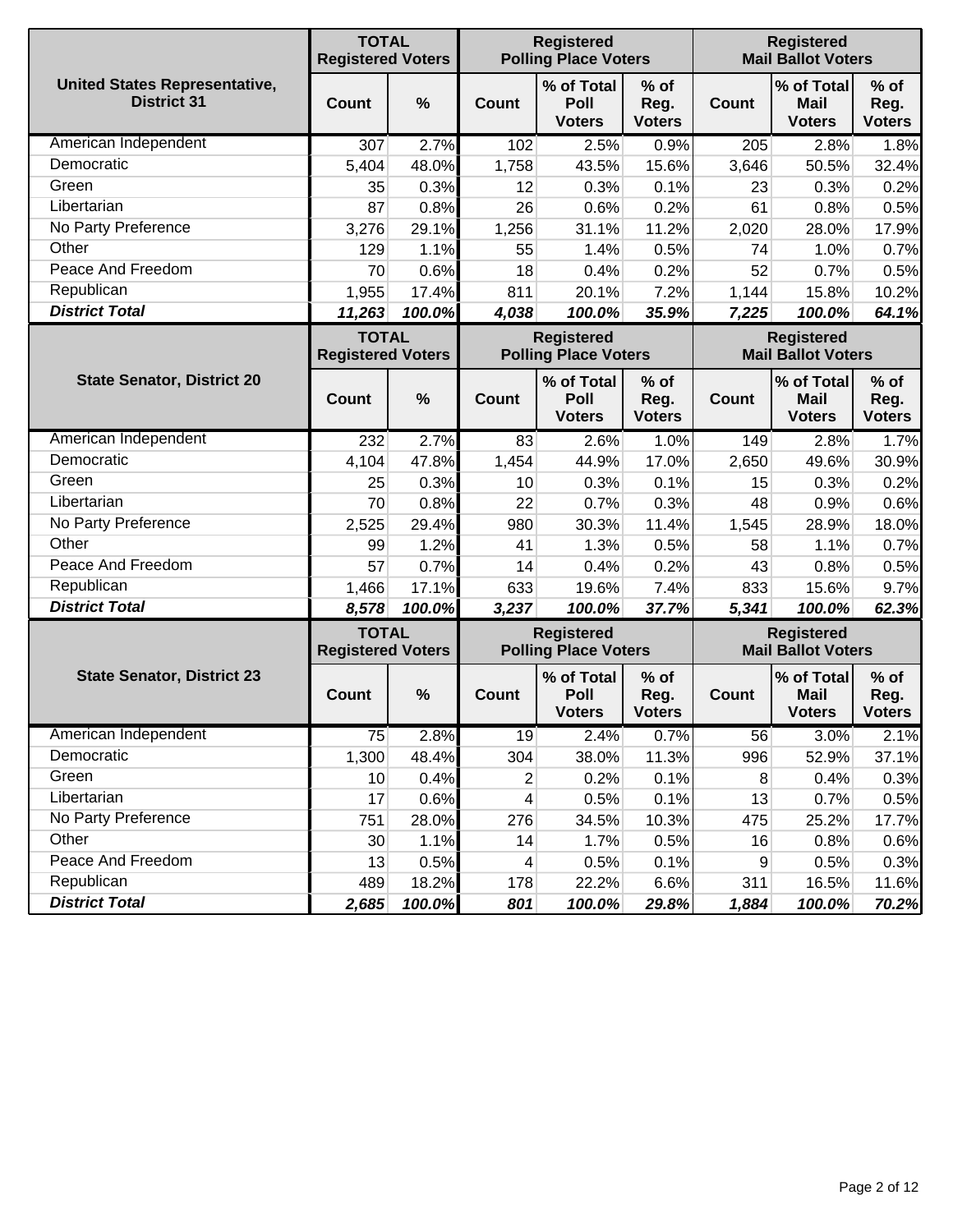|                                                                         | <b>TOTAL</b><br><b>Registered Voters</b> |               |              | <b>Registered</b><br><b>Polling Place Voters</b> |                                 |              | <b>Registered</b><br><b>Mail Ballot Voters</b> |                                 |
|-------------------------------------------------------------------------|------------------------------------------|---------------|--------------|--------------------------------------------------|---------------------------------|--------------|------------------------------------------------|---------------------------------|
| <b>State Assembly, District 40</b>                                      | <b>Count</b>                             | $\frac{0}{0}$ | Count        | % of Total<br>Poll<br><b>Voters</b>              | $%$ of<br>Reg.<br><b>Voters</b> | <b>Count</b> | % of Total<br><b>Mail</b><br><b>Voters</b>     | $%$ of<br>Reg.<br><b>Voters</b> |
| American Independent                                                    | 75                                       | 2.8%          | 19           | 2.4%                                             | 0.7%                            | 56           | 3.0%                                           | 2.1%                            |
| Democratic                                                              | 1,300                                    | 48.4%         | 304          | 38.0%                                            | 11.3%                           | 996          | 52.9%                                          | 37.1%                           |
| Green                                                                   | 10                                       | 0.4%          | 2            | 0.2%                                             | 0.1%                            | 8            | 0.4%                                           | 0.3%                            |
| Libertarian                                                             | 17                                       | 0.6%          | 4            | 0.5%                                             | 0.1%                            | 13           | 0.7%                                           | 0.5%                            |
| No Party Preference                                                     | 751                                      | 28.0%         | 276          | 34.5%                                            | 10.3%                           | 475          | 25.2%                                          | 17.7%                           |
| Other                                                                   | 30                                       | 1.1%          | 14           | 1.7%                                             | 0.5%                            | 16           | 0.8%                                           | 0.6%                            |
| Peace And Freedom                                                       | 13                                       | 0.5%          | 4            | 0.5%                                             | 0.1%                            | 9            | 0.5%                                           | 0.3%                            |
| Republican                                                              | 489                                      | 18.2%         | 178          | 22.2%                                            | 6.6%                            | 311          | 16.5%                                          | 11.6%                           |
| <b>District Total</b>                                                   | 2,685                                    | 100.0%        | 801          | 100.0%                                           | 29.8%                           | 1,884        | 100.0%                                         | 70.2%                           |
|                                                                         | <b>TOTAL</b><br><b>Registered Voters</b> |               |              | <b>Registered</b><br><b>Polling Place Voters</b> |                                 |              | <b>Registered</b><br><b>Mail Ballot Voters</b> |                                 |
| <b>State Assembly, District 47</b>                                      | <b>Count</b>                             | $\frac{0}{0}$ | Count        | % of Total<br>Poll<br><b>Voters</b>              | % of<br>Reg.<br><b>Voters</b>   | <b>Count</b> | % of Total<br><b>Mail</b><br><b>Voters</b>     | $%$ of<br>Reg.<br><b>Voters</b> |
| American Independent                                                    | 232                                      | 2.7%          | 83           | 2.6%                                             | 1.0%                            | 149          | 2.8%                                           | 1.7%                            |
| Democratic                                                              | 4,104                                    | 47.8%         | 1,454        | 44.9%                                            | 17.0%                           | 2,650        | 49.6%                                          | 30.9%                           |
| Green                                                                   | 25                                       | 0.3%          | 10           | 0.3%                                             | 0.1%                            | 15           | 0.3%                                           | 0.2%                            |
| Libertarian                                                             | 70                                       | 0.8%          | 22           | 0.7%                                             | 0.3%                            | 48           | 0.9%                                           | 0.6%                            |
| No Party Preference                                                     | 2,525                                    | 29.4%         | 980          | 30.3%                                            | 11.4%                           | 1,545        | 28.9%                                          | 18.0%                           |
| Other                                                                   | 99                                       | 1.2%          | 41           | 1.3%                                             | 0.5%                            | 58           | 1.1%                                           | 0.7%                            |
| Peace And Freedom                                                       | 57                                       | 0.7%          | 14           | 0.4%                                             | 0.2%                            | 43           | 0.8%                                           | 0.5%                            |
| Republican                                                              | 1,466                                    | 17.1%         | 633          | 19.6%                                            | 7.4%                            | 833          | 15.6%                                          | 9.7%                            |
| <b>District Total</b>                                                   | 8,578                                    | 100.0%        | 3,237        | 100.0%                                           | 37.7%                           | 5,341        | 100.0%                                         | 62.3%                           |
|                                                                         | <b>TOTAL</b><br><b>Registered Voters</b> |               |              | <b>Registered</b><br><b>Polling Place Voters</b> |                                 |              | <b>Registered</b><br><b>Mail Ballot Voters</b> |                                 |
| <b>State of California, Board of</b><br><b>Equalization, District 4</b> | Count                                    | $\frac{0}{0}$ | <b>Count</b> | % of Total<br>Poll<br><b>Voters</b>              | $%$ of<br>Reg.<br><b>Voters</b> | <b>Count</b> | % of Total<br><b>Mail</b><br><b>Voters</b>     | $%$ of<br>Reg.<br><b>Voters</b> |
| American Independent                                                    | 307                                      | 2.7%          | 102          | 2.5%                                             | 0.9%                            | 205          | 2.8%                                           | 1.8%                            |
| Democratic                                                              | 5,404                                    | 48.0%         | 1,758        | 43.5%                                            | 15.6%                           | 3,646        | 50.5%                                          | 32.4%                           |
| Green                                                                   | 35                                       | 0.3%          | 12           | 0.3%                                             | 0.1%                            | 23           | 0.3%                                           | 0.2%                            |
| Libertarian                                                             | 87                                       | 0.8%          | 26           | 0.6%                                             | 0.2%                            | 61           | 0.8%                                           | 0.5%                            |
| No Party Preference                                                     | 3,276                                    | 29.1%         | 1,256        | 31.1%                                            | 11.2%                           | 2,020        | 28.0%                                          | 17.9%                           |
| Other                                                                   | 129                                      | 1.1%          | 55           | 1.4%                                             | 0.5%                            | 74           | 1.0%                                           | 0.7%                            |
| Peace And Freedom                                                       | 70                                       | 0.6%          | 18           | 0.4%                                             | 0.2%                            | 52           | 0.7%                                           | 0.5%                            |
| Republican                                                              | 1,955                                    | 17.4%         | 811          | 20.1%                                            | 7.2%                            | 1,144        | 15.8%                                          | 10.2%                           |
| <b>District Total</b>                                                   | 11,263                                   | 100.0%        | 4,038        | 100.0%                                           | 35.9%                           | 7,225        | 100.0%                                         | 64.1%                           |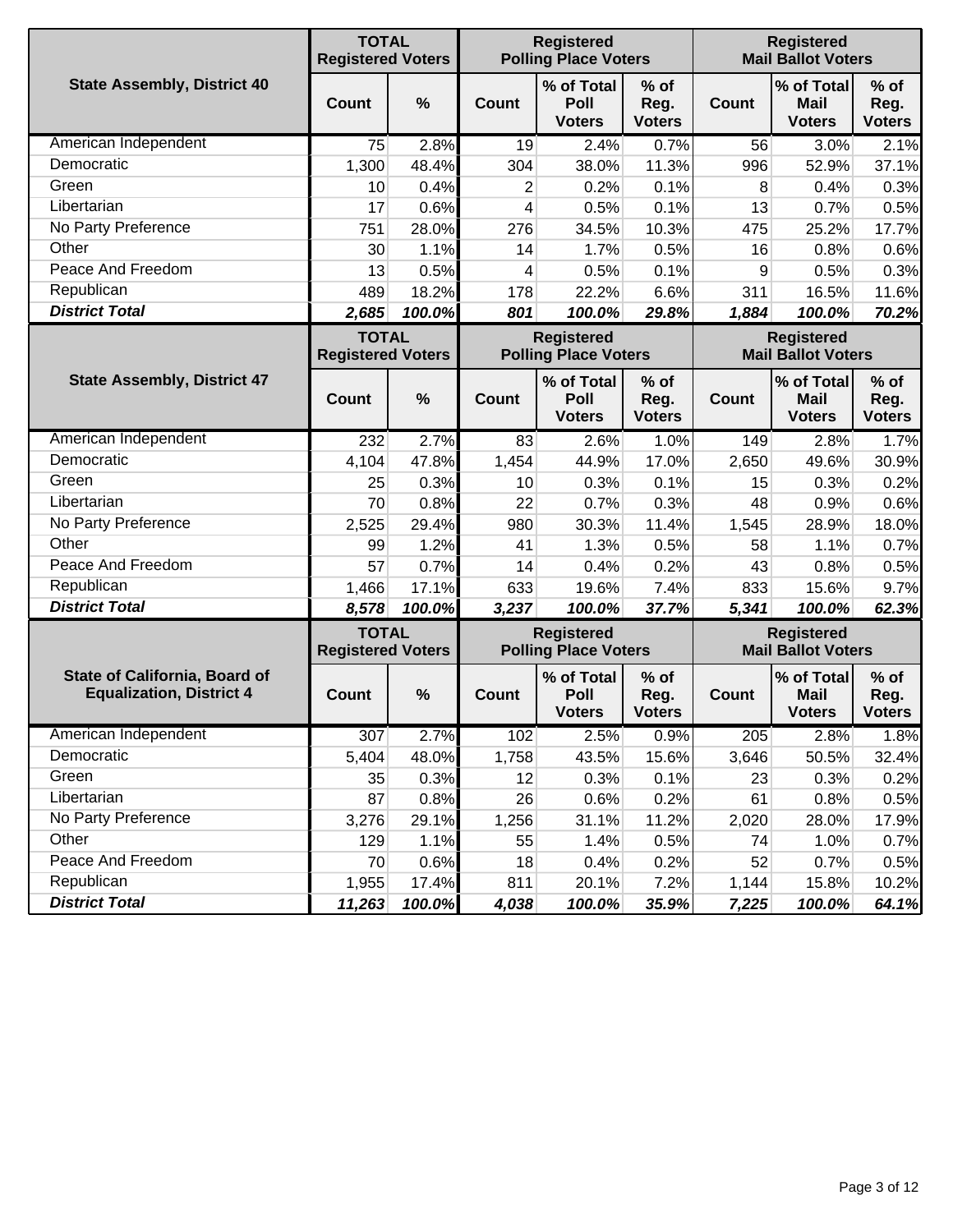|                                                                | <b>TOTAL</b><br><b>Registered Voters</b> |        |              | <b>Registered</b><br><b>Polling Place Voters</b> |                                 |              | <b>Registered</b><br><b>Mail Ballot Voters</b> |                                 |
|----------------------------------------------------------------|------------------------------------------|--------|--------------|--------------------------------------------------|---------------------------------|--------------|------------------------------------------------|---------------------------------|
| <b>City of San Bernardino</b>                                  | <b>Count</b>                             | %      | <b>Count</b> | % of Total<br>Poll<br><b>Voters</b>              | $%$ of<br>Reg.<br><b>Voters</b> | <b>Count</b> | % of Total<br><b>Mail</b><br><b>Voters</b>     | $%$ of<br>Reg.<br><b>Voters</b> |
| American Independent                                           | 307                                      | 2.7%   | 102          | 2.5%                                             | 0.9%                            | 205          | 2.8%                                           | 1.8%                            |
| Democratic                                                     | 5,404                                    | 48.0%  | 1,758        | 43.5%                                            | 15.6%                           | 3,646        | 50.5%                                          | 32.4%                           |
| Green                                                          | 35                                       | 0.3%   | 12           | 0.3%                                             | 0.1%                            | 23           | 0.3%                                           | 0.2%                            |
| Libertarian                                                    | 87                                       | 0.8%   | 26           | 0.6%                                             | 0.2%                            | 61           | 0.8%                                           | 0.5%                            |
| No Party Preference                                            | 3,276                                    | 29.1%  | 1,256        | 31.1%                                            | 11.2%                           | 2,020        | 28.0%                                          | 17.9%                           |
| Other                                                          | 129                                      | 1.1%   | 55           | 1.4%                                             | 0.5%                            | 74           | 1.0%                                           | 0.7%                            |
| Peace And Freedom                                              | 70                                       | 0.6%   | 18           | 0.4%                                             | 0.2%                            | 52           | 0.7%                                           | 0.5%                            |
| Republican                                                     | 1,955                                    | 17.4%  | 811          | 20.1%                                            | 7.2%                            | 1,144        | 15.8%                                          | 10.2%                           |
| <b>District Total</b>                                          | 11,263                                   | 100.0% | 4,038        | 100.0%                                           | 35.9%                           | 7,225        | 100.0%                                         | 64.1%                           |
|                                                                | <b>TOTAL</b><br><b>Registered Voters</b> |        |              | <b>Registered</b><br><b>Polling Place Voters</b> |                                 |              | <b>Registered</b><br><b>Mail Ballot Voters</b> |                                 |
| City of San Bernardino, City Council,<br>Ward 3                | Count                                    | %      | Count        | % of Total<br>Poll<br><b>Voters</b>              | $%$ of<br>Reg.<br><b>Voters</b> | <b>Count</b> | % of Total<br><b>Mail</b><br><b>Voters</b>     | $%$ of<br>Reg.<br><b>Voters</b> |
| American Independent                                           | 307                                      | 2.7%   | 102          | 2.5%                                             | 0.9%                            | 205          | 2.8%                                           | 1.8%                            |
| Democratic                                                     | 5,404                                    | 48.0%  | 1,758        | 43.5%                                            | 15.6%                           | 3,646        | 50.5%                                          | 32.4%                           |
| Green                                                          | 35                                       | 0.3%   | 12           | 0.3%                                             | 0.1%                            | 23           | 0.3%                                           | 0.2%                            |
| Libertarian                                                    | 87                                       | 0.8%   | 26           | 0.6%                                             | 0.2%                            | 61           | 0.8%                                           | 0.5%                            |
| No Party Preference                                            | 3,276                                    | 29.1%  | 1,256        | 31.1%                                            | 11.2%                           | 2,020        | 28.0%                                          | 17.9%                           |
| Other                                                          | 129                                      | 1.1%   | 55           | 1.4%                                             | 0.5%                            | 74           | 1.0%                                           | 0.7%                            |
| Peace And Freedom                                              | 70                                       | 0.6%   | 18           | 0.4%                                             | 0.2%                            | 52           | 0.7%                                           | 0.5%                            |
| Republican                                                     | 1,955                                    | 17.4%  | 811          | 20.1%                                            | 7.2%                            | 1,144        | 15.8%                                          | 10.2%                           |
| <b>District Total</b>                                          | 11,263                                   | 100.0% | 4,038        | 100.0%                                           | 35.9%                           | 7,225        | 100.0%                                         | 64.1%                           |
|                                                                | <b>TOTAL</b><br><b>Registered Voters</b> |        |              | <b>Registered</b><br><b>Polling Place Voters</b> |                                 |              | <b>Registered</b><br><b>Mail Ballot Voters</b> |                                 |
| County of San Bernardino, Board of<br><b>Education, Area D</b> | Count                                    | %      | <b>Count</b> | % of Total<br>Poll<br><b>Voters</b>              | $%$ of<br>Reg.<br><b>Voters</b> | <b>Count</b> | % of Total<br><b>Mail</b><br><b>Voters</b>     | $%$ of<br>Reg.<br><b>Voters</b> |
| American Independent                                           | 196                                      | 2.7%   | 68           | 2.4%                                             | 0.9%                            | 128          | 2.8%                                           | 1.7%                            |
| Democratic                                                     | 3,589                                    | 48.6%  | 1,280        | 45.3%                                            | 17.3%                           | 2,309        | 50.6%                                          | 31.2%                           |
| Green                                                          | 21                                       | 0.3%   | 9            | 0.3%                                             | 0.1%                            | 12           | 0.3%                                           | 0.2%                            |
| Libertarian                                                    | 56                                       | 0.8%   | 19           | 0.7%                                             | 0.3%                            | 37           | 0.8%                                           | 0.5%                            |
| No Party Preference                                            | 2,165                                    | 29.3%  | 858          | 30.3%                                            | 11.6%                           | 1,307        | 28.6%                                          | 17.7%                           |
| Other                                                          | 90                                       | 1.2%   | 41           | 1.4%                                             | 0.6%                            | 49           | 1.1%                                           | 0.7%                            |
| Peace And Freedom                                              | 51                                       | 0.7%   | 13           | 0.5%                                             | 0.2%                            | 38           | 0.8%                                           | 0.5%                            |
| Republican                                                     | 1,222                                    | 16.5%  | 540          | 19.1%                                            | 7.3%                            | 682          | 14.9%                                          | 9.2%                            |
| <b>District Total</b>                                          | 7,390                                    | 100.0% | 2,828        | 100.0%                                           | 38.3%                           | 4,562        | 100.0%                                         | 61.7%                           |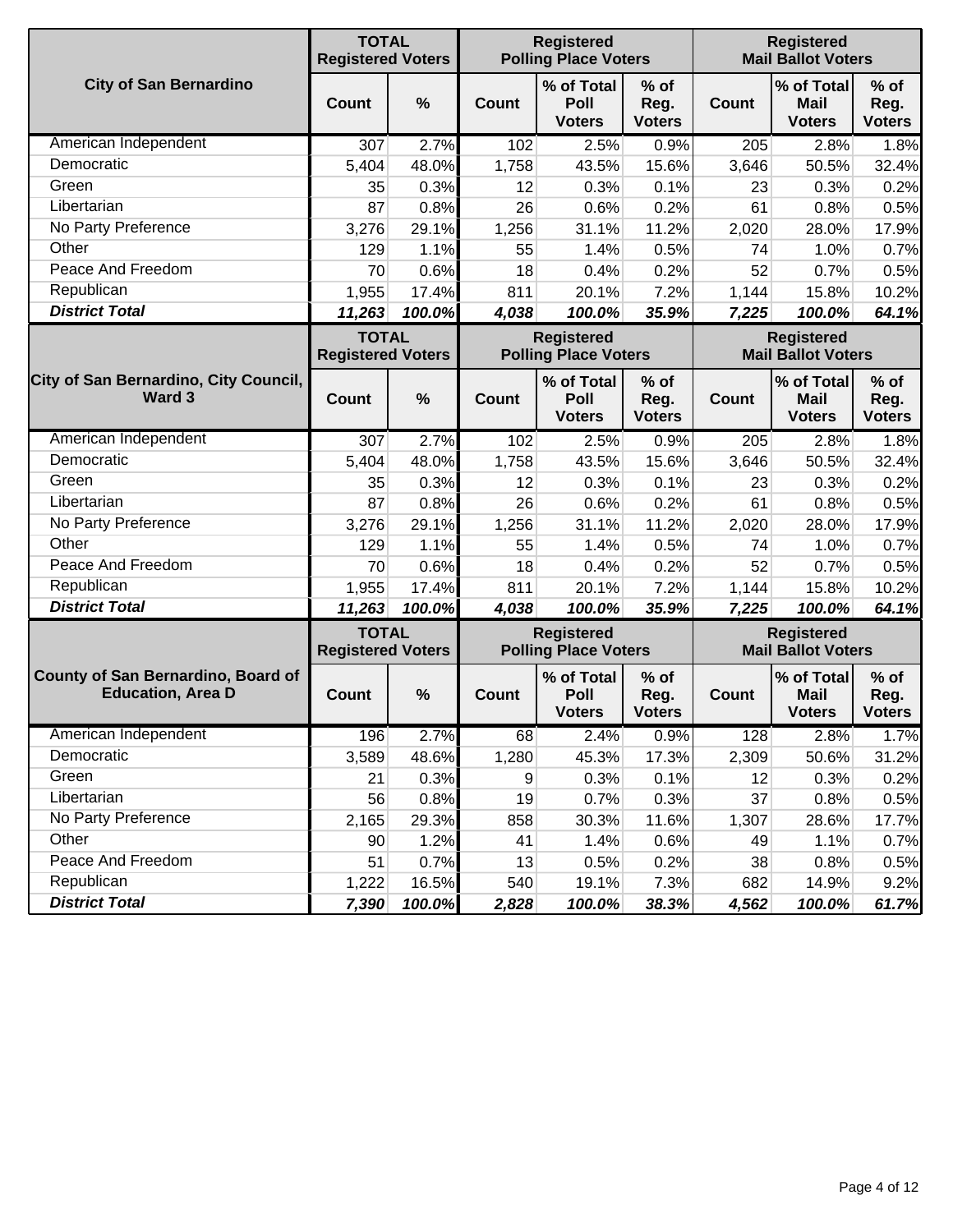|                                                                | <b>TOTAL</b><br><b>Registered Voters</b> |               |                | <b>Registered</b><br><b>Polling Place Voters</b> |                                 |              | <b>Registered</b><br><b>Mail Ballot Voters</b> |                                 |  |  |
|----------------------------------------------------------------|------------------------------------------|---------------|----------------|--------------------------------------------------|---------------------------------|--------------|------------------------------------------------|---------------------------------|--|--|
| County of San Bernardino, Board of<br><b>Education, Area E</b> | Count                                    | $\frac{0}{0}$ | Count          | % of Total<br>Poll<br><b>Voters</b>              | % of<br>Reg.<br><b>Voters</b>   | <b>Count</b> | % of Total<br><b>Mail</b><br><b>Voters</b>     | $%$ of<br>Reg.<br><b>Voters</b> |  |  |
| American Independent                                           | 111                                      | 2.9%          | 34             | 2.8%                                             | 0.9%                            | 77           | 2.9%                                           | 2.0%                            |  |  |
| Democratic                                                     | 1,815                                    | 46.9%         | 478            | 39.5%                                            | 12.3%                           | 1,337        | 50.2%                                          | 34.5%                           |  |  |
| Green                                                          | 14                                       | 0.4%          | 3              | 0.2%                                             | 0.1%                            | 11           | 0.4%                                           | 0.3%                            |  |  |
| Libertarian                                                    | 31                                       | 0.8%          | 7              | 0.6%                                             | 0.2%                            | 24           | 0.9%                                           | 0.6%                            |  |  |
| No Party Preference                                            | 1,111                                    | 28.7%         | 398            | 32.9%                                            | 10.3%                           | 713          | 26.8%                                          | 18.4%                           |  |  |
| Other                                                          | 39                                       | 1.0%          | 14             | 1.2%                                             | 0.4%                            | 25           | 0.9%                                           | 0.6%                            |  |  |
| Peace And Freedom                                              | 19                                       | 0.5%          | 5              | 0.4%                                             | 0.1%                            | 14           | 0.5%                                           | 0.4%                            |  |  |
| Republican                                                     | 733                                      | 18.9%         | 271            | 22.4%                                            | 7.0%                            | 462          | 17.3%                                          | 11.9%                           |  |  |
| <b>District Total</b>                                          | 3,873                                    | 100.0%        | 1,210          | 100.0%                                           | 31.2%                           | 2,663        | 100.0%                                         | 68.8%                           |  |  |
|                                                                | <b>TOTAL</b><br><b>Registered Voters</b> |               |                | <b>Registered</b><br><b>Polling Place Voters</b> |                                 |              | <b>Registered</b><br><b>Mail Ballot Voters</b> |                                 |  |  |
| <b>Colton Joint Unified School District</b>                    | <b>Count</b>                             | $\frac{0}{0}$ | Count          | % of Total<br>Poll<br><b>Voters</b>              | $%$ of<br>Reg.<br><b>Voters</b> | <b>Count</b> | % of Total<br><b>Mail</b><br><b>Voters</b>     | $%$ of<br>Reg.<br><b>Voters</b> |  |  |
| American Independent                                           | 51                                       | 2.6%          | 17             | 2.7%                                             | 0.9%                            | 34           | 2.6%                                           | 1.8%                            |  |  |
| Democratic                                                     | 934                                      | 48.2%         | 273            | 44.0%                                            | 14.1%                           | 661          | 50.2%                                          | 34.1%                           |  |  |
| Green                                                          | 7                                        | 0.4%          | $\overline{2}$ | 0.3%                                             | 0.1%                            | 5            | 0.4%                                           | 0.3%                            |  |  |
| Libertarian                                                    | 16                                       | 0.8%          | 3              | 0.5%                                             | 0.2%                            | 13           | 1.0%                                           | 0.7%                            |  |  |
| No Party Preference                                            | 548                                      | 28.3%         | 185            | 29.8%                                            | 9.5%                            | 363          | 27.5%                                          | 18.7%                           |  |  |
| Other                                                          | 25                                       | 1.3%          | 8              | 1.3%                                             | 0.4%                            | 17           | 1.3%                                           | 0.9%                            |  |  |
| Peace And Freedom                                              | 10                                       | 0.5%          | $\overline{2}$ | 0.3%                                             | 0.1%                            | 8            | 0.6%                                           | 0.4%                            |  |  |
| Republican                                                     | 348                                      | 17.9%         | 131            | 21.1%                                            | 6.8%                            | 217          | 16.5%                                          | 11.2%                           |  |  |
| <b>District Total</b>                                          | 1,939                                    | 100.0%        | 621            | 100.0%                                           | 32.0%                           | 1,318        | 100.0%                                         | 68.0%                           |  |  |
|                                                                | <b>TOTAL</b><br><b>Registered Voters</b> |               |                | <b>Registered</b><br><b>Polling Place Voters</b> |                                 |              | <b>Registered</b><br><b>Mail Ballot Voters</b> |                                 |  |  |
| <b>Redlands Unified School District</b>                        | Count                                    | $\frac{0}{0}$ | <b>Count</b>   | % of Total<br>Poll<br><b>Voters</b>              | $%$ of<br>Reg.<br><b>Voters</b> | Count        | % of Total<br><b>Mail</b><br><b>Voters</b>     | $%$ of<br>Reg.<br><b>Voters</b> |  |  |
| American Independent                                           | 60                                       | 3.1%          | 17             | 2.9%                                             | 0.9%                            | 43           | 3.2%                                           | 2.2%                            |  |  |
| Democratic                                                     | 881                                      | 45.6%         | 205            | 34.8%                                            | 10.6%                           | 676          | 50.3%                                          | 35.0%                           |  |  |
| Green                                                          | 7                                        | 0.4%          | 1              | 0.2%                                             | 0.1%                            | 6            | 0.4%                                           | 0.3%                            |  |  |
| Libertarian                                                    | 15                                       | 0.8%          | 4              | 0.7%                                             | 0.2%                            | 11           | 0.8%                                           | 0.6%                            |  |  |
| No Party Preference                                            | 563                                      | 29.1%         | 213            | 36.2%                                            | 11.0%                           | 350          | 26.0%                                          | 18.1%                           |  |  |
| Other                                                          | 14                                       | 0.7%          | 6              | 1.0%                                             | 0.3%                            | 8            | 0.6%                                           | 0.4%                            |  |  |
| Peace And Freedom                                              | 9                                        | 0.5%          | 3              | 0.5%                                             | 0.2%                            | 6            | 0.4%                                           | 0.3%                            |  |  |
| Republican                                                     | 385                                      | 19.9%         | 140            | 23.8%                                            | 7.2%                            | 245          | 18.2%                                          | 12.7%                           |  |  |
| <b>District Total</b>                                          | 1,934                                    | 100.0%        | 589            | 100.0%                                           | 30.5%                           | 1,345        | 100.0%                                         | 69.5%                           |  |  |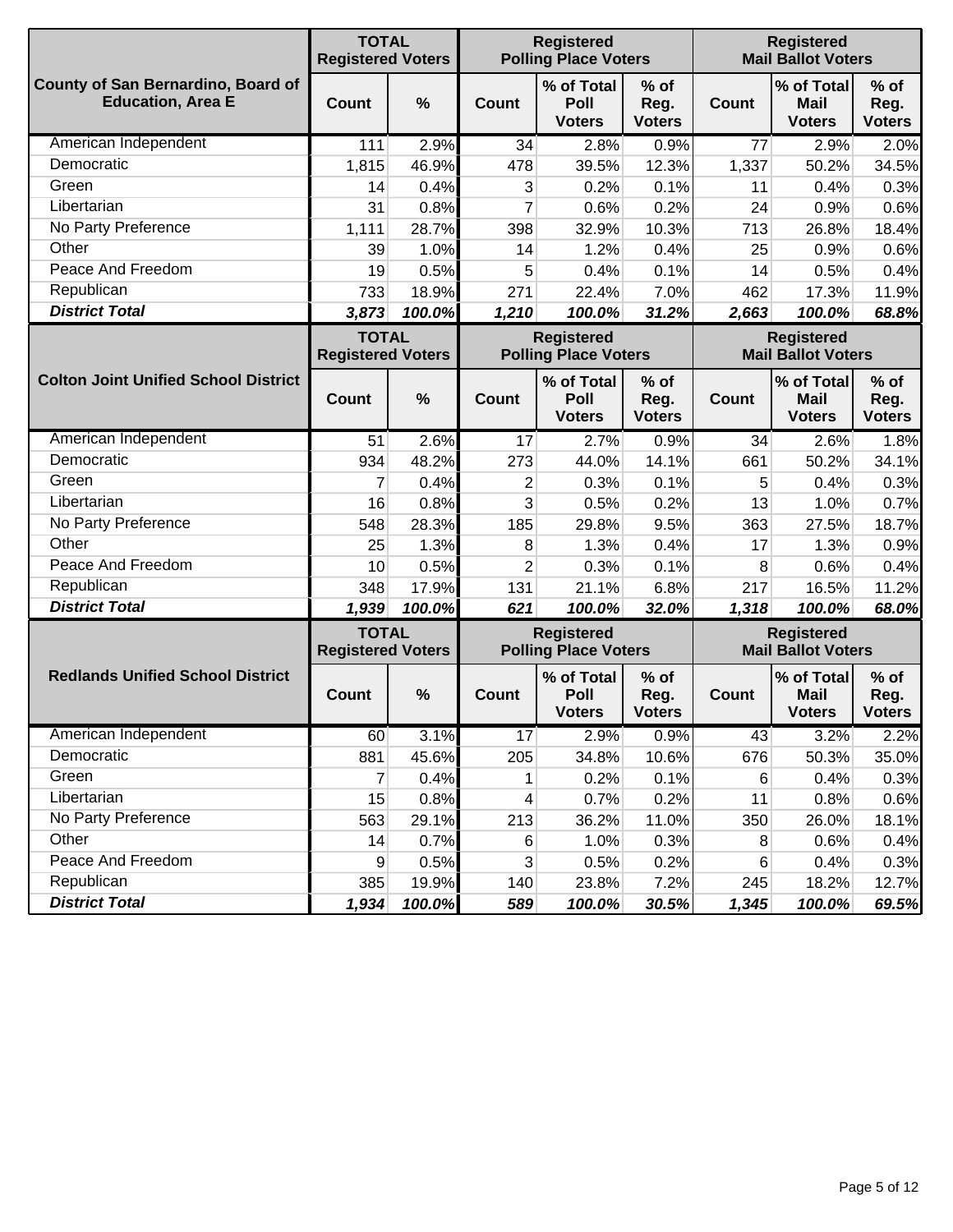|                                                        | <b>TOTAL</b><br><b>Registered Voters</b> |               |              | <b>Registered</b><br><b>Registered</b><br><b>Mail Ballot Voters</b><br><b>Polling Place Voters</b> |                                 |              |                                                |                                 |
|--------------------------------------------------------|------------------------------------------|---------------|--------------|----------------------------------------------------------------------------------------------------|---------------------------------|--------------|------------------------------------------------|---------------------------------|
| <b>Rialto Unified School District</b>                  | <b>Count</b>                             | $\frac{0}{0}$ | Count        | % of Total<br>Poll<br><b>Voters</b>                                                                | % of<br>Reg.<br><b>Voters</b>   | <b>Count</b> | % of Total<br><b>Mail</b><br><b>Voters</b>     | $%$ of<br>Reg.<br><b>Voters</b> |
| American Independent                                   | 118                                      | 2.5%          | 40           | 2.3%                                                                                               | 0.8%                            | 78           | 2.6%                                           | 1.7%                            |
| Democratic                                             | 2,371                                    | 50.3%         | 842          | 47.7%                                                                                              | 17.9%                           | 1,529        | 51.9%                                          | 32.4%                           |
| Green                                                  | 9                                        | 0.2%          | 3            | 0.2%                                                                                               | 0.1%                            | 6            | 0.2%                                           | 0.1%                            |
| Libertarian                                            | 35                                       | 0.7%          | 13           | 0.7%                                                                                               | 0.3%                            | 22           | 0.7%                                           | 0.5%                            |
| No Party Preference                                    | 1,363                                    | 28.9%         | 518          | 29.3%                                                                                              | 11.0%                           | 845          | 28.7%                                          | 17.9%                           |
| Other                                                  | 57                                       | 1.2%          | 24           | 1.4%                                                                                               | 0.5%                            | 33           | 1.1%                                           | 0.7%                            |
| Peace And Freedom                                      | 28                                       | 0.6%          | 8            | 0.5%                                                                                               | 0.2%                            | 20           | 0.7%                                           | 0.4%                            |
| Republican                                             | 731                                      | 15.5%         | 317          | 18.0%                                                                                              | 6.7%                            | 414          | 14.0%                                          | 8.8%                            |
| <b>District Total</b>                                  | 4,712                                    | 100.0%        | 1,765        | 100.0%                                                                                             | 37.5%                           | 2,947        | 100.0%                                         | 62.5%                           |
|                                                        | <b>TOTAL</b><br><b>Registered Voters</b> |               |              | <b>Registered</b><br><b>Polling Place Voters</b>                                                   |                                 |              | <b>Registered</b><br><b>Mail Ballot Voters</b> |                                 |
| San Bernardino City Unified School<br><b>District</b>  | Count                                    | $\frac{0}{0}$ | Count        | % of Total<br>Poll<br><b>Voters</b>                                                                | $%$ of<br>Reg.<br><b>Voters</b> | <b>Count</b> | % of Total<br><b>Mail</b><br><b>Voters</b>     | $%$ of<br>Reg.<br><b>Voters</b> |
| American Independent                                   | 78                                       | 2.9%          | 28           | 2.6%                                                                                               | 1.0%                            | 50           | 3.1%                                           | 1.9%                            |
| Democratic                                             | 1,218                                    | 45.5%         | 438          | 41.2%                                                                                              | 16.4%                           | 780          | 48.3%                                          | 29.1%                           |
| Green                                                  | 12                                       | 0.4%          | 6            | 0.6%                                                                                               | 0.2%                            | 6            | 0.4%                                           | 0.2%                            |
| Libertarian                                            | 21                                       | 0.8%          | 6            | 0.6%                                                                                               | 0.2%                            | 15           | 0.9%                                           | 0.6%                            |
| No Party Preference                                    | 802                                      | 29.9%         | 340          | 32.0%                                                                                              | 12.7%                           | 462          | 28.6%                                          | 17.3%                           |
| Other                                                  | 33                                       | 1.2%          | 17           | 1.6%                                                                                               | 0.6%                            | 16           | 1.0%                                           | 0.6%                            |
| Peace And Freedom                                      | 23                                       | 0.9%          | 5            | 0.5%                                                                                               | 0.2%                            | 18           | 1.1%                                           | 0.7%                            |
| Republican                                             | 491                                      | 18.3%         | 223          | 21.0%                                                                                              | 8.3%                            | 268          | 16.6%                                          | 10.0%                           |
| <b>District Total</b>                                  | 2,678                                    | 100.0%        | 1,063        | 100.0%                                                                                             | 39.7%                           | 1,615        | 100.0%                                         | 60.3%                           |
|                                                        | <b>TOTAL</b><br><b>Registered Voters</b> |               |              | <b>Registered</b><br><b>Polling Place Voters</b>                                                   |                                 |              | <b>Registered</b><br><b>Mail Ballot Voters</b> |                                 |
| <b>Colton Joint Unified School District,</b><br>Area 2 | Count                                    | $\frac{0}{0}$ | <b>Count</b> | % of Total<br>Poll<br><b>Voters</b>                                                                | $%$ of<br>Reg.<br><b>Voters</b> | <b>Count</b> | % of Total<br><b>Mail</b><br><b>Voters</b>     | $%$ of<br>Reg.<br><b>Voters</b> |
| American Independent                                   | 51                                       | 2.6%          | 17           | 2.7%                                                                                               | 0.9%                            | 34           | 2.6%                                           | 1.8%                            |
| Democratic                                             | 934                                      | 48.2%         | 273          | 44.0%                                                                                              | 14.1%                           | 661          | 50.2%                                          | 34.1%                           |
| Green                                                  | 7                                        | 0.4%          | 2            | 0.3%                                                                                               | 0.1%                            | 5            | 0.4%                                           | 0.3%                            |
| Libertarian                                            | 16                                       | 0.8%          | $\mathbf{3}$ | 0.5%                                                                                               | 0.2%                            | 13           | 1.0%                                           | 0.7%                            |
| No Party Preference                                    | 548                                      | 28.3%         | 185          | 29.8%                                                                                              | 9.5%                            | 363          | 27.5%                                          | 18.7%                           |
| Other                                                  | 25                                       | 1.3%          | 8            | 1.3%                                                                                               | 0.4%                            | 17           | 1.3%                                           | 0.9%                            |
| Peace And Freedom                                      | 10                                       | 0.5%          | 2            | 0.3%                                                                                               | 0.1%                            | 8            | 0.6%                                           | 0.4%                            |
| Republican                                             | 348                                      | 17.9%         | 131          | 21.1%                                                                                              | 6.8%                            | 217          | 16.5%                                          | 11.2%                           |
| <b>District Total</b>                                  | 1,939                                    | 100.0%        | 621          | 100.0%                                                                                             | 32.0%                           | 1,318        | 100.0%                                         | 68.0%                           |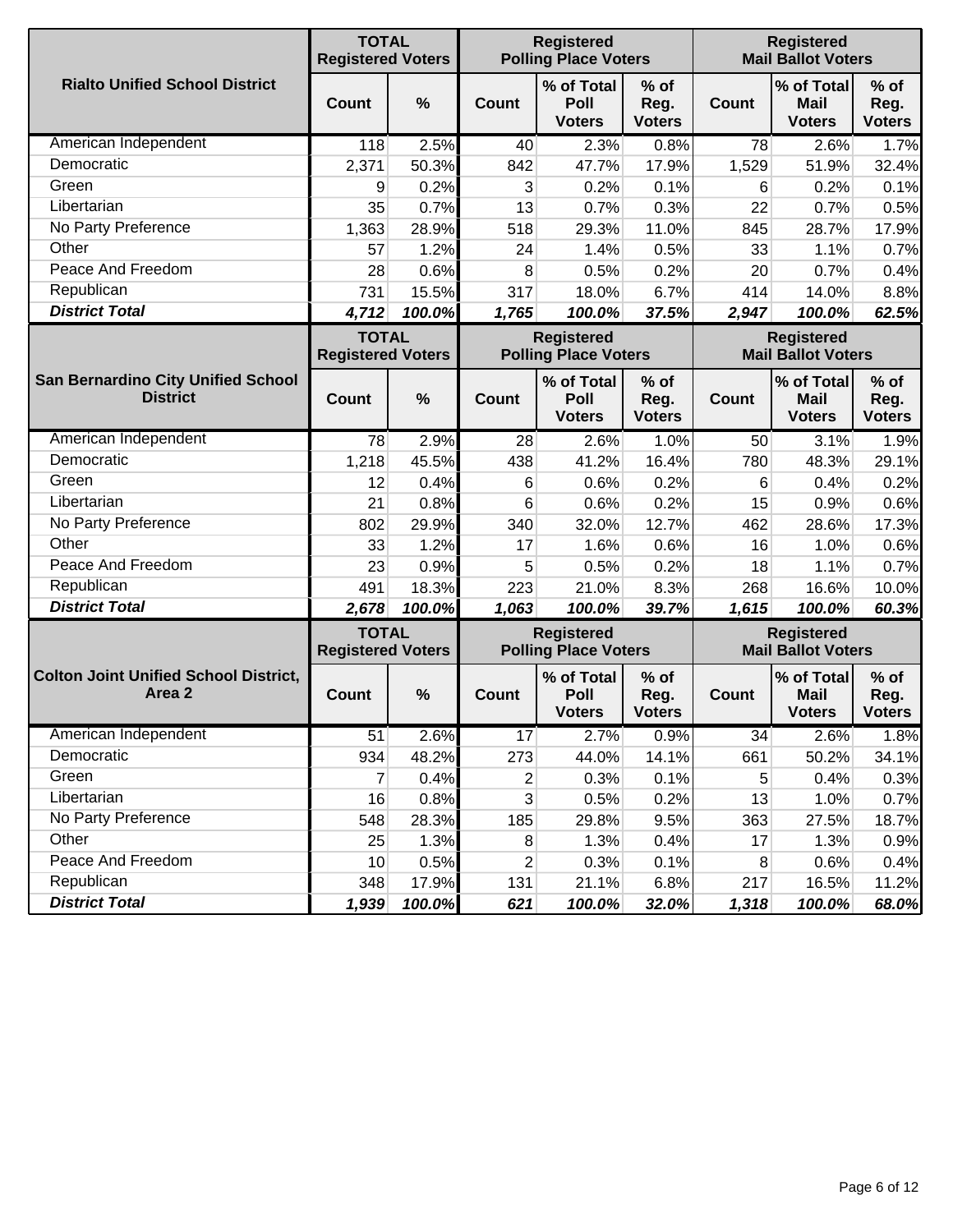|                                                             | <b>TOTAL</b><br><b>Registered Voters</b> |        |              | <b>Registered</b><br><b>Polling Place Voters</b> |                                 |              | <b>Registered</b><br><b>Mail Ballot Voters</b>                              |                                 |  |  |
|-------------------------------------------------------------|------------------------------------------|--------|--------------|--------------------------------------------------|---------------------------------|--------------|-----------------------------------------------------------------------------|---------------------------------|--|--|
| <b>Redlands Unified School District,</b><br>Area 3          | <b>Count</b>                             | %      | <b>Count</b> | % of Total<br>Poll<br><b>Voters</b>              | $%$ of<br>Reg.<br><b>Voters</b> | <b>Count</b> | % of Total<br><b>Mail</b><br><b>Voters</b>                                  | $%$ of<br>Reg.<br><b>Voters</b> |  |  |
| American Independent                                        | 60                                       | 3.1%   | 17           | 2.9%                                             | 0.9%                            | 43           | 3.2%                                                                        | 2.2%                            |  |  |
| Democratic                                                  | 881                                      | 45.6%  | 205          | 34.8%                                            | 10.6%                           | 676          | 50.3%                                                                       | 35.0%                           |  |  |
| Green                                                       | 7                                        | 0.4%   | 1            | 0.2%                                             | 0.1%                            | 6            | 0.4%                                                                        | 0.3%                            |  |  |
| Libertarian                                                 | 15                                       | 0.8%   | 4            | 0.7%                                             | 0.2%                            | 11           | 0.8%                                                                        | 0.6%                            |  |  |
| No Party Preference                                         | 563                                      | 29.1%  | 213          | 36.2%                                            | 11.0%                           | 350          | 26.0%                                                                       | 18.1%                           |  |  |
| Other                                                       | 14                                       | 0.7%   | 6            | 1.0%                                             | 0.3%                            | 8            | 0.6%                                                                        | 0.4%                            |  |  |
| Peace And Freedom                                           | 9                                        | 0.5%   | 3            | 0.5%                                             | 0.2%                            | 6            | 0.4%                                                                        | 0.3%                            |  |  |
| Republican                                                  | 385                                      | 19.9%  | 140          | 23.8%                                            | 7.2%                            | 245          | 18.2%                                                                       | 12.7%                           |  |  |
| <b>District Total</b>                                       | 1,934                                    | 100.0% | 589          | 100.0%                                           | 30.5%                           | 1,345        | 100.0%                                                                      | 69.5%                           |  |  |
|                                                             | <b>TOTAL</b><br><b>Registered Voters</b> |        |              | <b>Registered</b><br><b>Polling Place Voters</b> |                                 |              | <b>Registered</b><br><b>Mail Ballot Voters</b><br>% of Total<br><b>Mail</b> |                                 |  |  |
| <b>San Bernardino Community College</b><br><b>District</b>  | <b>Count</b>                             | %      | Count        | % of Total<br>Poll<br><b>Voters</b>              | $%$ of<br>Reg.<br><b>Voters</b> | <b>Count</b> | <b>Voters</b>                                                               | $%$ of<br>Reg.<br><b>Voters</b> |  |  |
| American Independent                                        | 307                                      | 2.7%   | 102          | 2.5%                                             | 0.9%                            | 205          | 2.8%                                                                        | 1.8%                            |  |  |
| Democratic                                                  | 5,404                                    | 48.0%  | 1,758        | 43.5%                                            | 15.6%                           | 3,646        | 50.5%                                                                       | 32.4%                           |  |  |
| Green                                                       | 35                                       | 0.3%   | 12           | 0.3%                                             | 0.1%                            | 23           | 0.3%                                                                        | 0.2%                            |  |  |
| Libertarian                                                 | 87                                       | 0.8%   | 26           | 0.6%                                             | 0.2%                            | 61           | 0.8%                                                                        | 0.5%                            |  |  |
| No Party Preference                                         | 3,276                                    | 29.1%  | 1,256        | 31.1%                                            | 11.2%                           | 2,020        | 28.0%                                                                       | 17.9%                           |  |  |
| Other                                                       | 129                                      | 1.1%   | 55           | 1.4%                                             | 0.5%                            | 74           | 1.0%                                                                        | 0.7%                            |  |  |
| Peace And Freedom                                           | 70                                       | 0.6%   | 18           | 0.4%                                             | 0.2%                            | 52           | 0.7%                                                                        | 0.5%                            |  |  |
| Republican                                                  | 1,955                                    | 17.4%  | 811          | 20.1%                                            | 7.2%                            | 1,144        | 15.8%                                                                       | 10.2%                           |  |  |
| <b>District Total</b>                                       | 11,263                                   | 100.0% | 4,038        | 100.0%                                           | 35.9%                           | 7,225        | 100.0%                                                                      | 64.1%                           |  |  |
|                                                             | <b>TOTAL</b><br><b>Registered Voters</b> |        |              | <b>Registered</b><br><b>Polling Place Voters</b> |                                 |              | <b>Registered</b><br><b>Mail Ballot Voters</b>                              |                                 |  |  |
| <b>San Bernardino Community College</b><br>District, Area 3 | Count                                    | %      | <b>Count</b> | % of Total<br>Poll<br><b>Voters</b>              | $%$ of<br>Reg.<br><b>Voters</b> | Count        | % of Total<br><b>Mail</b><br><b>Voters</b>                                  | $%$ of<br>Reg.<br><b>Voters</b> |  |  |
| American Independent                                        | 207                                      | 2.7%   | 74           | 2.5%                                             | 0.9%                            | 133          | 2.8%                                                                        | 1.7%                            |  |  |
| Democratic                                                  | 3,800                                    | 48.7%  | 1,358        | 45.4%                                            | 17.4%                           | 2,442        | 50.7%                                                                       | 31.3%                           |  |  |
| Green                                                       | 22                                       | 0.3%   | 10           | 0.3%                                             | 0.1%                            | 12           | 0.2%                                                                        | 0.2%                            |  |  |
| Libertarian                                                 | 61                                       | 0.8%   | 21           | 0.7%                                             | 0.3%                            | 40           | 0.8%                                                                        | 0.5%                            |  |  |
| No Party Preference                                         | 2,279                                    | 29.2%  | 898          | 30.0%                                            | 11.5%                           | 1,381        | 28.7%                                                                       | 17.7%                           |  |  |
| Other                                                       | 96                                       | 1.2%   | 41           | 1.4%                                             | 0.5%                            | 55           | 1.1%                                                                        | 0.7%                            |  |  |
| Peace And Freedom                                           | 57                                       | 0.7%   | 14           | 0.5%                                             | 0.2%                            | 43           | 0.9%                                                                        | 0.6%                            |  |  |
| Republican                                                  | 1,280                                    | 16.4%  | 574          | 19.2%                                            | 7.4%                            | 706          | 14.7%                                                                       | 9.0%                            |  |  |
| <b>District Total</b>                                       | 7,802                                    | 100.0% | 2,990        | 100.0%                                           | 38.3%                           | 4,812        | 100.0%                                                                      | 61.7%                           |  |  |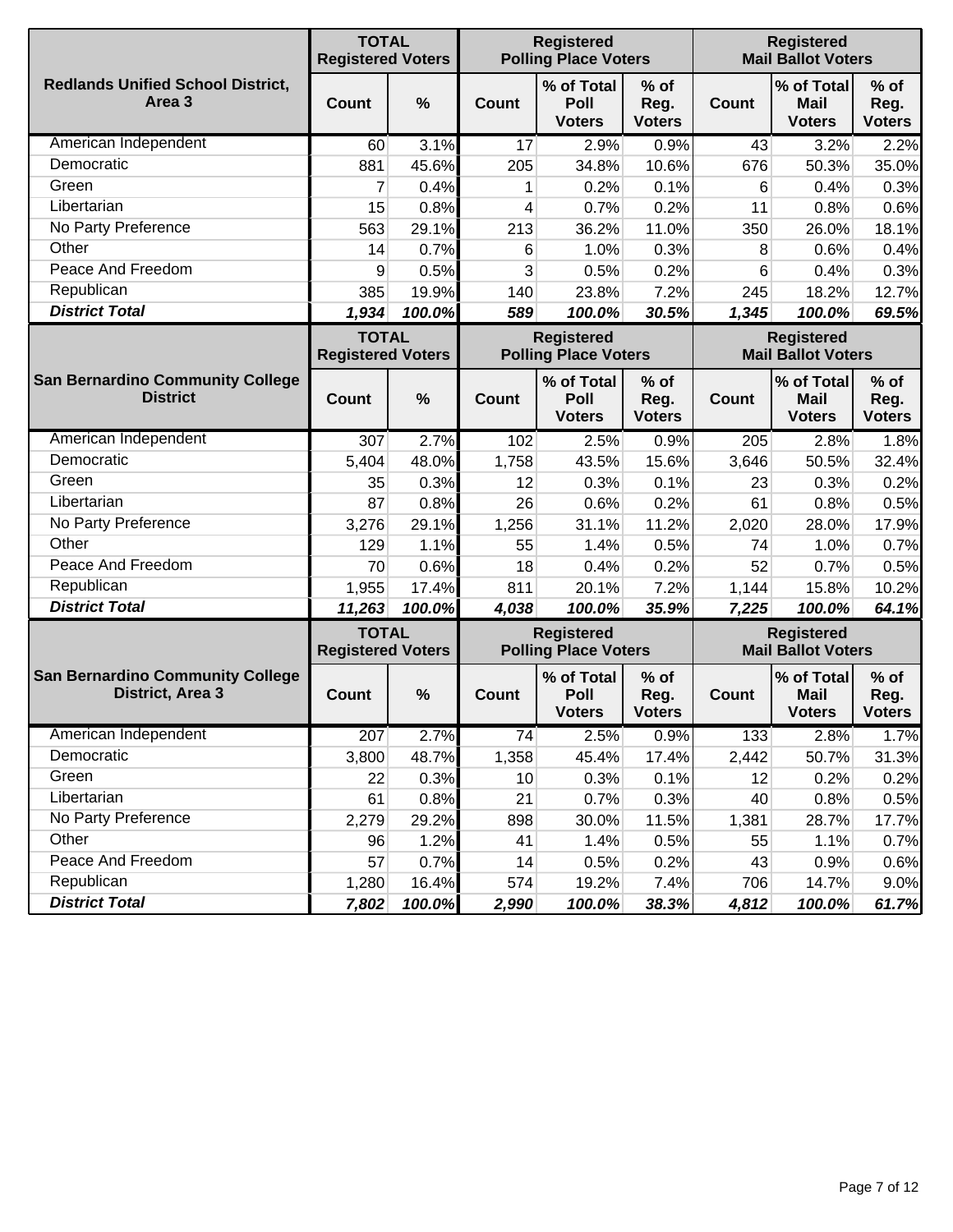|                                                                                                         | <b>TOTAL</b>                             | <b>Registered</b><br><b>Registered</b><br><b>Mail Ballot Voters</b><br><b>Registered Voters</b><br><b>Polling Place Voters</b> |                |                                                  |                                 |              |                                                |                                 |
|---------------------------------------------------------------------------------------------------------|------------------------------------------|--------------------------------------------------------------------------------------------------------------------------------|----------------|--------------------------------------------------|---------------------------------|--------------|------------------------------------------------|---------------------------------|
| <b>San Bernardino Community College</b><br>District, Area 4                                             | <b>Count</b>                             | %                                                                                                                              | Count          | % of Total<br>Poll<br><b>Voters</b>              | $%$ of<br>Reg.<br><b>Voters</b> | <b>Count</b> | % of Total<br><b>Mail</b><br><b>Voters</b>     | $%$ of<br>Reg.<br><b>Voters</b> |
| American Independent                                                                                    | 100                                      | 2.9%                                                                                                                           | 28             | 2.7%                                             | 0.8%                            | 72           | 3.0%                                           | 2.1%                            |
| Democratic                                                                                              | 1,604                                    | 46.3%                                                                                                                          | 400            | 38.2%                                            | 11.6%                           | 1,204        | 49.9%                                          | 34.8%                           |
| Green                                                                                                   | 13                                       | 0.4%                                                                                                                           | $\overline{2}$ | 0.2%                                             | 0.1%                            | 11           | 0.5%                                           | 0.3%                            |
| Libertarian                                                                                             | 26                                       | 0.8%                                                                                                                           | 5              | 0.5%                                             | 0.1%                            | 21           | 0.9%                                           | 0.6%                            |
| No Party Preference                                                                                     | 997                                      | 28.8%                                                                                                                          | 358            | 34.2%                                            | 10.3%                           | 639          | 26.5%                                          | 18.5%                           |
| Other                                                                                                   | 33                                       | 1.0%                                                                                                                           | 14             | 1.3%                                             | 0.4%                            | 19           | 0.8%                                           | 0.5%                            |
| Peace And Freedom                                                                                       | 13                                       | 0.4%                                                                                                                           | 4              | 0.4%                                             | 0.1%                            | 9            | 0.4%                                           | 0.3%                            |
| Republican                                                                                              | 675                                      | 19.5%                                                                                                                          | 237            | 22.6%                                            | 6.8%                            | 438          | 18.2%                                          | 12.7%                           |
| <b>District Total</b>                                                                                   | 3,461                                    | 100.0%                                                                                                                         | 1,048          | 100.0%                                           | 30.3%                           | 2,413        | 100.0%                                         | 69.7%                           |
|                                                                                                         | <b>TOTAL</b><br><b>Registered Voters</b> |                                                                                                                                |                | <b>Registered</b><br><b>Polling Place Voters</b> |                                 |              | <b>Registered</b><br><b>Mail Ballot Voters</b> |                                 |
| <b>San Bernardino Community College</b><br>District, Area 7                                             | Count                                    | $\%$                                                                                                                           | <b>Count</b>   | % of Total<br>Poll<br><b>Voters</b>              | $%$ of<br>Reg.<br><b>Voters</b> | <b>Count</b> | % of Total<br>Mail<br><b>Voters</b>            | $%$ of<br>Reg.<br><b>Voters</b> |
| Other                                                                                                   | $\mathbf 0$                              | 0.0%                                                                                                                           | 0              | 0.0%                                             | 0.0%                            | $\mathbf{0}$ | 0.0%                                           | 0.0%                            |
| <b>District Total</b>                                                                                   | 0                                        | 0.0%                                                                                                                           | 0              | 0.0%                                             | 0.0%                            | 0            | 0.0%                                           | 0.0%                            |
|                                                                                                         | <b>TOTAL</b><br><b>Registered Voters</b> |                                                                                                                                |                | <b>Registered</b><br><b>Polling Place Voters</b> |                                 |              | <b>Registered</b><br><b>Mail Ballot Voters</b> |                                 |
| <b>San Bernardino County Fire</b><br><b>Protection District</b>                                         | Count                                    | $\%$                                                                                                                           | Count          | % of Total<br>Poll<br><b>Voters</b>              | $%$ of<br>Reg.<br><b>Voters</b> | <b>Count</b> | % of Total<br>Mail<br><b>Voters</b>            | $%$ of<br>Reg.<br><b>Voters</b> |
| American Independent                                                                                    | 307                                      | 2.7%                                                                                                                           | 102            | 2.5%                                             | 0.9%                            | 205          | 2.8%                                           | 1.8%                            |
| Democratic                                                                                              | 5,404                                    | 48.0%                                                                                                                          | 1,758          | 43.5%                                            | 15.6%                           | 3,646        | 50.5%                                          | 32.4%                           |
| Green                                                                                                   | 35                                       | 0.3%                                                                                                                           | 12             | 0.3%                                             | 0.1%                            | 23           | 0.3%                                           | 0.2%                            |
| Libertarian                                                                                             | 87                                       | 0.8%                                                                                                                           | 26             | 0.6%                                             | 0.2%                            | 61           | 0.8%                                           | 0.5%                            |
| No Party Preference                                                                                     | 3,276                                    | 29.1%                                                                                                                          | 1,256          | 31.1%                                            | 11.2%                           | 2,020        | 28.0%                                          | 17.9%                           |
| Other                                                                                                   | 129                                      | 1.1%                                                                                                                           | 55             | 1.4%                                             | 0.5%                            | 74           | 1.0%                                           | 0.7%                            |
| Peace And Freedom                                                                                       | 70                                       | 0.6%                                                                                                                           | 18             | 0.4%                                             | 0.2%                            | 52           | 0.7%                                           | 0.5%                            |
| Republican                                                                                              | 1,955                                    | 17.4%                                                                                                                          | 811            | 20.1%                                            | 7.2%                            | 1,144        | 15.8%                                          | 10.2%                           |
| <b>District Total</b>                                                                                   | 11,263                                   | 100.0%                                                                                                                         | 4,038          | 100.0%                                           | 35.9%                           | 7,225        | 100.0%                                         | 64.1%                           |
|                                                                                                         | <b>TOTAL</b><br><b>Registered Voters</b> |                                                                                                                                |                | <b>Registered</b><br><b>Polling Place Voters</b> |                                 |              | <b>Registered</b><br><b>Mail Ballot Voters</b> |                                 |
| <b>San Bernardino County Fire</b><br><b>Protection District, Valley Regional</b><br><b>Service Zone</b> | <b>Count</b>                             | $\%$                                                                                                                           | <b>Count</b>   | % of Total<br>Poll<br><b>Voters</b>              | $%$ of<br>Reg.<br><b>Voters</b> | Count        | % of Total<br><b>Mail</b><br><b>Voters</b>     | $%$ of<br>Reg.<br><b>Voters</b> |
| American Independent                                                                                    | 307                                      | 2.7%                                                                                                                           | 102            | 2.5%                                             | 0.9%                            | 205          | 2.8%                                           | 1.8%                            |
| Democratic                                                                                              | 5,404                                    | 48.0%                                                                                                                          | 1,758          | 43.5%                                            | 15.6%                           | 3,646        | 50.5%                                          | 32.4%                           |
| Green                                                                                                   | 35                                       | 0.3%                                                                                                                           | 12             | 0.3%                                             | 0.1%                            | 23           | 0.3%                                           | 0.2%                            |
| Libertarian                                                                                             | 87                                       | 0.8%                                                                                                                           | 26             | 0.6%                                             | 0.2%                            | 61           | 0.8%                                           | 0.5%                            |
| No Party Preference                                                                                     | 3,276                                    | 29.1%                                                                                                                          | 1,256          | 31.1%                                            | 11.2%                           | 2,020        | 28.0%                                          | 17.9%                           |
| Other                                                                                                   | 129                                      | 1.1%                                                                                                                           | 55             | 1.4%                                             | 0.5%                            | 74           | 1.0%                                           | 0.7%                            |
| Peace And Freedom                                                                                       | 70                                       | 0.6%                                                                                                                           | 18             | 0.4%                                             | 0.2%                            | 52           | 0.7%                                           | 0.5%                            |
| Republican                                                                                              | 1,955                                    | 17.4%                                                                                                                          | 811            | 20.1%                                            | 7.2%                            | 1,144        | 15.8%                                          | 10.2%                           |
| <b>District Total</b>                                                                                   | 11,263                                   | 100.0%                                                                                                                         | 4,038          | 100.0%                                           | 35.9%                           | 7,225        | 100.0%                                         | 64.1%                           |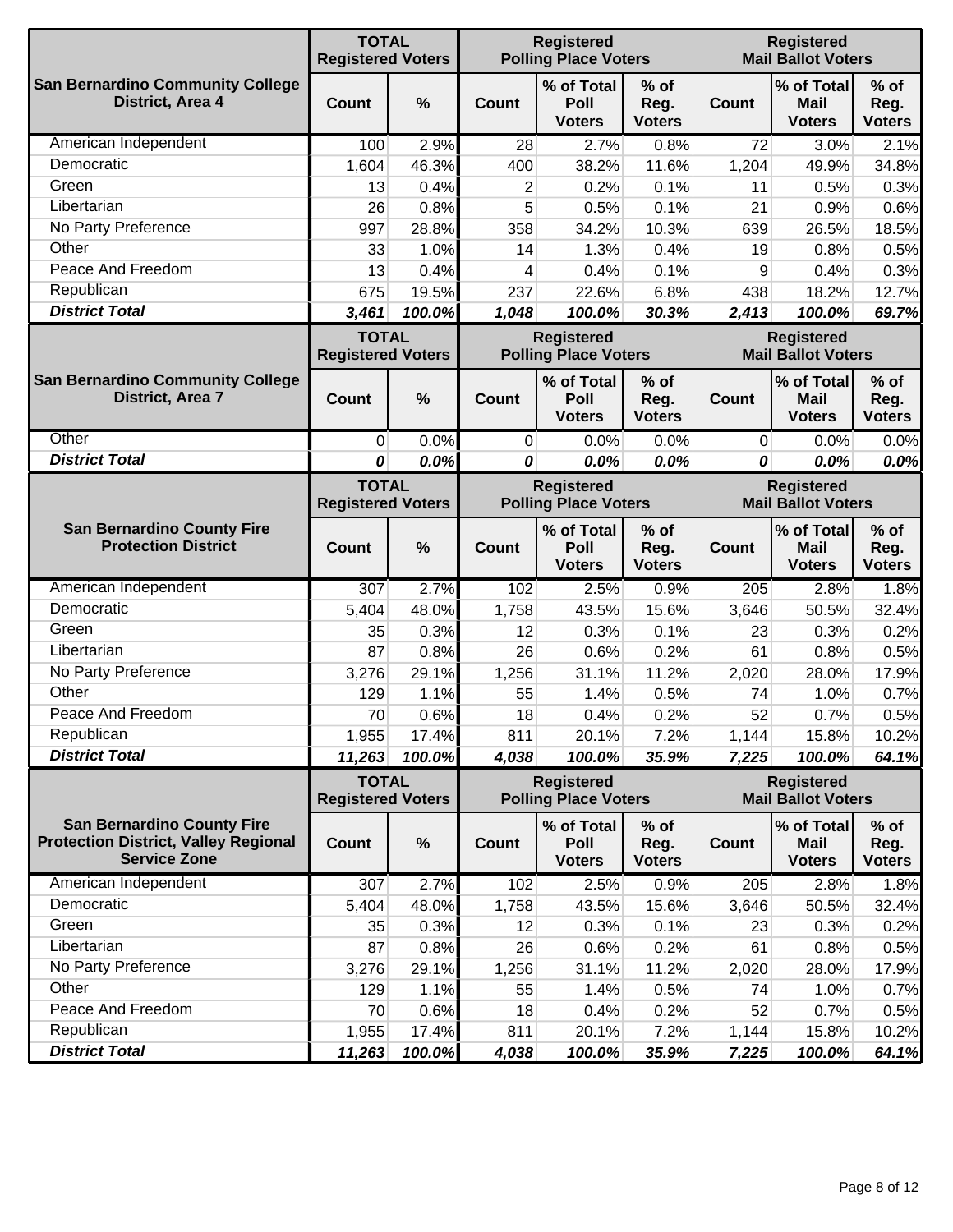|                                                                                                         | <b>TOTAL</b><br><b>Registered Voters</b> |               |              | <b>Registered</b><br><b>Polling Place Voters</b> |                                 |              | <b>Registered</b><br><b>Mail Ballot Voters</b> |                                 |  |
|---------------------------------------------------------------------------------------------------------|------------------------------------------|---------------|--------------|--------------------------------------------------|---------------------------------|--------------|------------------------------------------------|---------------------------------|--|
| <b>San Bernardino County Fire</b><br><b>Protection District, Service Zone FP-</b><br>5                  | Count                                    | $\frac{0}{0}$ | Count        | % of Total<br>Poll<br><b>Voters</b>              | $%$ of<br>Reg.<br><b>Voters</b> | <b>Count</b> | % of Total<br>Mail<br><b>Voters</b>            | $%$ of<br>Reg.<br><b>Voters</b> |  |
| American Independent                                                                                    | 307                                      | 2.7%          | 102          | 2.5%                                             | 0.9%                            | 205          | 2.8%                                           | 1.8%                            |  |
| Democratic                                                                                              | 5,404                                    | 48.0%         | 1,758        | 43.5%                                            | 15.6%                           | 3,646        | 50.5%                                          | 32.4%                           |  |
| Green                                                                                                   | 35                                       | 0.3%          | 12           | 0.3%                                             | 0.1%                            | 23           | 0.3%                                           | 0.2%                            |  |
| Libertarian                                                                                             | 87                                       | 0.8%          | 26           | 0.6%                                             | 0.2%                            | 61           | 0.8%                                           | 0.5%                            |  |
| No Party Preference                                                                                     | 3,276                                    | 29.1%         | 1,256        | 31.1%                                            | 11.2%                           | 2,020        | 28.0%                                          | 17.9%                           |  |
| Other                                                                                                   | 129                                      | 1.1%          | 55           | 1.4%                                             | 0.5%                            | 74           | 1.0%                                           | 0.7%                            |  |
| Peace And Freedom                                                                                       | 70                                       | 0.6%          | 18           | 0.4%                                             | 0.2%                            | 52           | 0.7%                                           | 0.5%                            |  |
| Republican                                                                                              | 1,955                                    | 17.4%         | 811          | 20.1%                                            | 7.2%                            | 1,144        | 15.8%                                          | 10.2%                           |  |
| <b>District Total</b>                                                                                   | 11,263                                   | 100.0%        | 4,038        | 100.0%                                           | 35.9%                           | 7,225        | 100.0%                                         | 64.1%                           |  |
|                                                                                                         | <b>TOTAL</b><br><b>Registered Voters</b> |               |              | <b>Registered</b><br><b>Polling Place Voters</b> |                                 |              | <b>Registered</b><br><b>Mail Ballot Voters</b> |                                 |  |
| <b>San Bernardino County Fire</b><br><b>Protection District, Service Zone FP-</b><br>5 (San Bernardino) | Count                                    | $\frac{0}{0}$ | Count        | % of Total<br>Poll<br><b>Voters</b>              | $%$ of<br>Reg.<br><b>Voters</b> | <b>Count</b> | % of Total<br><b>Mail</b><br><b>Voters</b>     | $%$ of<br>Reg.<br><b>Voters</b> |  |
| American Independent                                                                                    | 307                                      | 2.7%          | 102          | 2.5%                                             | 0.9%                            | 205          | 2.8%                                           | 1.8%                            |  |
| Democratic                                                                                              | 5,404                                    | 48.0%         | 1,758        | 43.5%                                            | 15.6%                           | 3,646        | 50.5%                                          | 32.4%                           |  |
| Green                                                                                                   | 35                                       | 0.3%          | 12           | 0.3%                                             | 0.1%                            | 23           | 0.3%                                           | 0.2%                            |  |
| Libertarian                                                                                             | 87                                       | 0.8%          | 26           | 0.6%                                             | 0.2%                            | 61           | 0.8%                                           | 0.5%                            |  |
| No Party Preference                                                                                     | 3,276                                    | 29.1%         | 1,256        | 31.1%                                            | 11.2%                           | 2,020        | 28.0%                                          | 17.9%                           |  |
| Other                                                                                                   | 129                                      | 1.1%          | 55           | 1.4%                                             | 0.5%                            | 74           | 1.0%                                           | 0.7%                            |  |
| Peace And Freedom                                                                                       | 70                                       | 0.6%          | 18           | 0.4%                                             | 0.2%                            | 52           | 0.7%                                           | 0.5%                            |  |
| Republican                                                                                              | 1,955                                    | 17.4%         | 811          | 20.1%                                            | 7.2%                            | 1,144        | 15.8%                                          | 10.2%                           |  |
| <b>District Total</b>                                                                                   | 11,263                                   | 100.0%        | 4,038        | 100.0%                                           | 35.9%                           | 7,225        | 100.0%                                         | 64.1%                           |  |
|                                                                                                         | <b>TOTAL</b><br><b>Registered Voters</b> |               |              | <b>Registered</b><br><b>Polling Place Voters</b> |                                 |              | <b>Registered</b><br><b>Mail Ballot Voters</b> |                                 |  |
| <b>San Bernardino Valley Municipal</b><br><b>Water District</b>                                         | Count                                    | $\frac{0}{0}$ | <b>Count</b> | % of Total<br>Poll<br><b>Voters</b>              | $%$ of<br>Reg.<br><b>Voters</b> | Count        | % of Total<br>Mail<br><b>Voters</b>            | $%$ of<br>Reg.<br><b>Voters</b> |  |
| American Independent                                                                                    | 307                                      | 2.7%          | 102          | 2.5%                                             | 0.9%                            | 205          | 2.8%                                           | 1.8%                            |  |
| Democratic                                                                                              | 5,404                                    | 48.0%         | 1,758        | 43.5%                                            | 15.6%                           | 3,646        | 50.5%                                          | 32.4%                           |  |
| Green                                                                                                   | 35                                       | 0.3%          | 12           | 0.3%                                             | 0.1%                            | 23           | 0.3%                                           | 0.2%                            |  |
| Libertarian                                                                                             | 87                                       | 0.8%          | 26           | 0.6%                                             | 0.2%                            | 61           | 0.8%                                           | 0.5%                            |  |
| No Party Preference                                                                                     | 3,276                                    | 29.1%         | 1,256        | 31.1%                                            | 11.2%                           | 2,020        | 28.0%                                          | 17.9%                           |  |
| Other                                                                                                   | 129                                      | 1.1%          | 55           | 1.4%                                             | 0.5%                            | 74           | 1.0%                                           | 0.7%                            |  |
| Peace And Freedom                                                                                       | 70                                       | 0.6%          | 18           | 0.4%                                             | 0.2%                            | 52           | 0.7%                                           | 0.5%                            |  |
| Republican                                                                                              | 1,955                                    | 17.4%         | 811          | 20.1%                                            | 7.2%                            | 1,144        | 15.8%                                          | 10.2%                           |  |
| <b>District Total</b>                                                                                   | 11,263                                   | 100.0%        | 4,038        | 100.0%                                           | 35.9%                           | 7,225        | 100.0%                                         | 64.1%                           |  |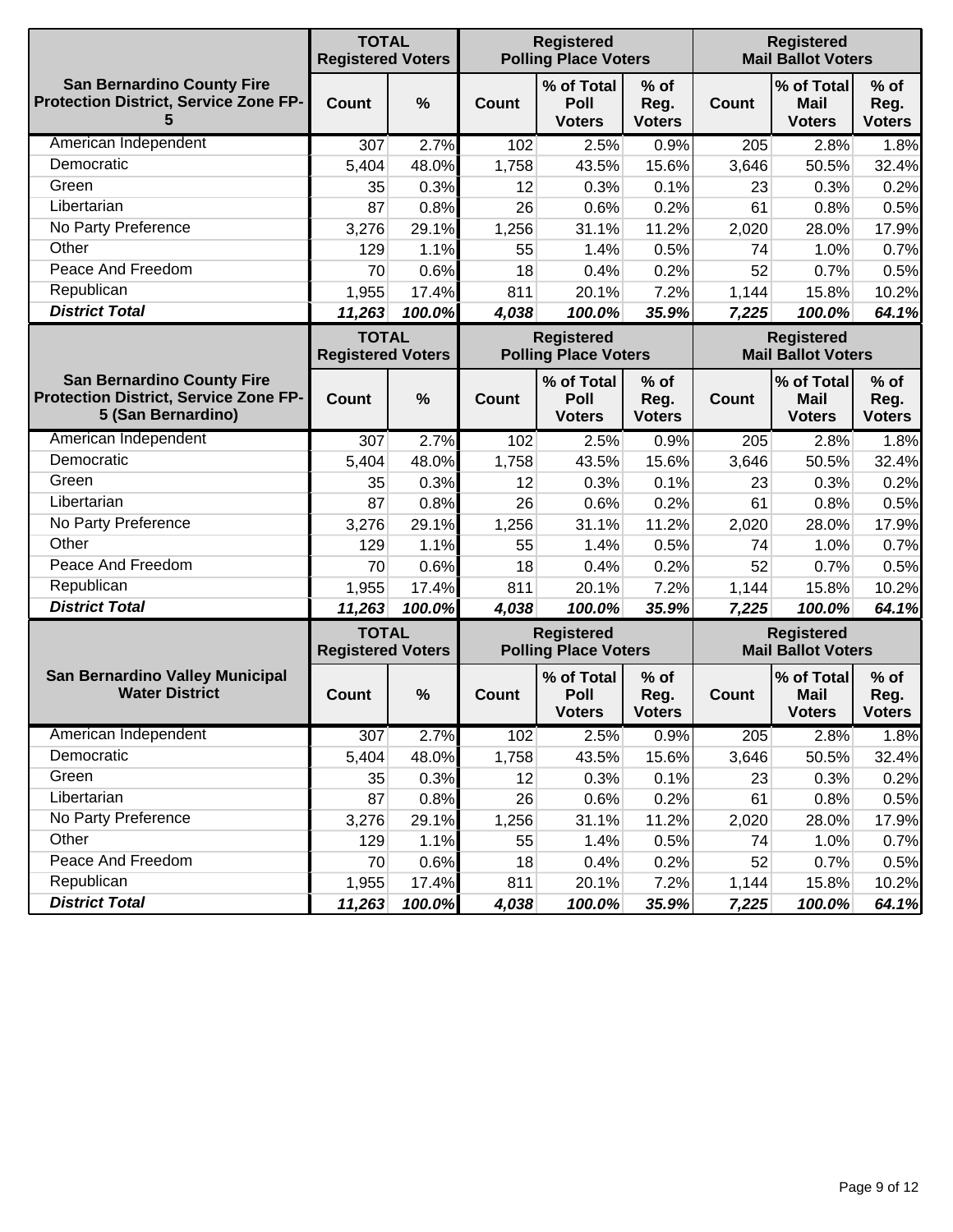|                                                                      | <b>TOTAL</b><br><b>Registered Voters</b> |        |                | <b>Registered</b><br><b>Polling Place Voters</b> |                                 |              | <b>Registered</b><br><b>Mail Ballot Voters</b> |                                 |
|----------------------------------------------------------------------|------------------------------------------|--------|----------------|--------------------------------------------------|---------------------------------|--------------|------------------------------------------------|---------------------------------|
| San Bernardino Valley Municipal<br><b>Water District, Division 1</b> | Count                                    | %      | Count          | % of Total<br>Poll<br><b>Voters</b>              | $%$ of<br>Reg.<br><b>Voters</b> | <b>Count</b> | % of Total<br><b>Mail</b><br><b>Voters</b>     | $%$ of<br>Reg.<br><b>Voters</b> |
| American Independent                                                 | 94                                       | 2.6%   | 34             | 2.5%                                             | 0.9%                            | 60           | 2.6%                                           | 1.7%                            |
| Democratic                                                           | 1,799                                    | 49.5%  | 622            | 46.1%                                            | 17.1%                           | 1,177        | 51.6%                                          | 32.4%                           |
| Green                                                                | 8                                        | 0.2%   | 3              | 0.2%                                             | 0.1%                            | 5            | 0.2%                                           | 0.1%                            |
| Libertarian                                                          | 29                                       | 0.8%   | 11             | 0.8%                                             | 0.3%                            | 18           | 0.8%                                           | 0.5%                            |
| No Party Preference                                                  | 1,072                                    | 29.5%  | 409            | 30.3%                                            | 11.3%                           | 663          | 29.0%                                          | 18.3%                           |
| Other                                                                | 44                                       | 1.2%   | 19             | 1.4%                                             | 0.5%                            | 25           | 1.1%                                           | 0.7%                            |
| Peace And Freedom                                                    | 24                                       | 0.7%   | 8              | 0.6%                                             | 0.2%                            | 16           | 0.7%                                           | 0.4%                            |
| Republican                                                           | 561                                      | 15.5%  | 242            | 18.0%                                            | 6.7%                            | 319          | 14.0%                                          | 8.8%                            |
| <b>District Total</b>                                                | 3,631                                    | 100.0% | 1,348          | 100.0%                                           | 37.1%                           | 2,283        | 100.0%                                         | 62.9%                           |
|                                                                      | <b>TOTAL</b><br><b>Registered Voters</b> |        |                | <b>Registered</b><br><b>Polling Place Voters</b> |                                 |              | <b>Registered</b><br><b>Mail Ballot Voters</b> |                                 |
| San Bernardino Valley Municipal<br><b>Water District, Division 2</b> | Count                                    | %      | Count          | % of Total<br>Poll<br><b>Voters</b>              | $%$ of<br>Reg.<br><b>Voters</b> | <b>Count</b> | % of Total<br><b>Mail</b><br><b>Voters</b>     | $%$ of<br>Reg.<br><b>Voters</b> |
| American Independent                                                 | 113                                      | 2.7%   | 40             | 2.4%                                             | 1.0%                            | 73           | 2.9%                                           | 1.8%                            |
| Democratic                                                           | 1,999                                    | 48.0%  | 734            | 44.8%                                            | 17.6%                           | 1,265        | 50.0%                                          | 30.4%                           |
| Green                                                                | 14                                       | 0.3%   | $\overline{7}$ | 0.4%                                             | 0.2%                            | 7            | 0.3%                                           | 0.2%                            |
| Libertarian                                                          | 32                                       | 0.8%   | 10             | 0.6%                                             | 0.2%                            | 22           | 0.9%                                           | 0.5%                            |
| No Party Preference                                                  | 1,205                                    | 28.9%  | 487            | 29.7%                                            | 11.7%                           | 718          | 28.4%                                          | 17.2%                           |
| Other                                                                | 52                                       | 1.2%   | 22             | 1.3%                                             | 0.5%                            | 30           | 1.2%                                           | 0.7%                            |
| Peace And Freedom                                                    | 33                                       | 0.8%   | 6              | 0.4%                                             | 0.1%                            | 27           | 1.1%                                           | 0.6%                            |
| Republican                                                           | 719                                      | 17.3%  | 332            | 20.3%                                            | 8.0%                            | 387          | 15.3%                                          | 9.3%                            |
| <b>District Total</b>                                                | 4,167                                    | 100.0% | 1,638          | 100.0%                                           | 39.3%                           | 2,529        | 100.0%                                         | 60.7%                           |
|                                                                      | <b>TOTAL</b><br><b>Registered Voters</b> |        |                | <b>Registered</b><br><b>Polling Place Voters</b> |                                 |              | <b>Registered</b><br><b>Mail Ballot Voters</b> |                                 |
| San Bernardino Valley Municipal<br><b>Water District, Division 4</b> | Count                                    | %      | <b>Count</b>   | % of Total<br>Poll<br><b>Voters</b>              | $%$ of<br>Reg.<br><b>Voters</b> | <b>Count</b> | % of Total<br><b>Mail</b><br><b>Voters</b>     | $%$ of<br>Reg.<br><b>Voters</b> |
| American Independent                                                 | 100                                      | 2.9%   | 28             | 2.7%                                             | 0.8%                            | 72           | 3.0%                                           | 2.1%                            |
| Democratic                                                           | 1,606                                    | 46.3%  | 402            | 38.2%                                            | 11.6%                           | 1,204        | 49.9%                                          | 34.7%                           |
| Green                                                                | 13                                       | 0.4%   | 2              | 0.2%                                             | 0.1%                            | 11           | 0.5%                                           | 0.3%                            |
| Libertarian                                                          | 26                                       | 0.8%   | 5              | 0.5%                                             | 0.1%                            | 21           | 0.9%                                           | 0.6%                            |
| No Party Preference                                                  | 999                                      | 28.8%  | 360            | 34.2%                                            | 10.4%                           | 639          | 26.5%                                          | 18.4%                           |
| Other                                                                | 33                                       | 1.0%   | 14             | 1.3%                                             | 0.4%                            | 19           | 0.8%                                           | 0.5%                            |
| Peace And Freedom                                                    | 13                                       | 0.4%   | 4              | 0.4%                                             | 0.1%                            | 9            | 0.4%                                           | 0.3%                            |
| Republican                                                           | 675                                      | 19.5%  | 237            | 22.5%                                            | 6.8%                            | 438          | 18.2%                                          | 12.6%                           |
| <b>District Total</b>                                                | 3,465                                    | 100.0% | 1,052          | 100.0%                                           | 30.4%                           | 2,413        | 100.0%                                         | 69.6%                           |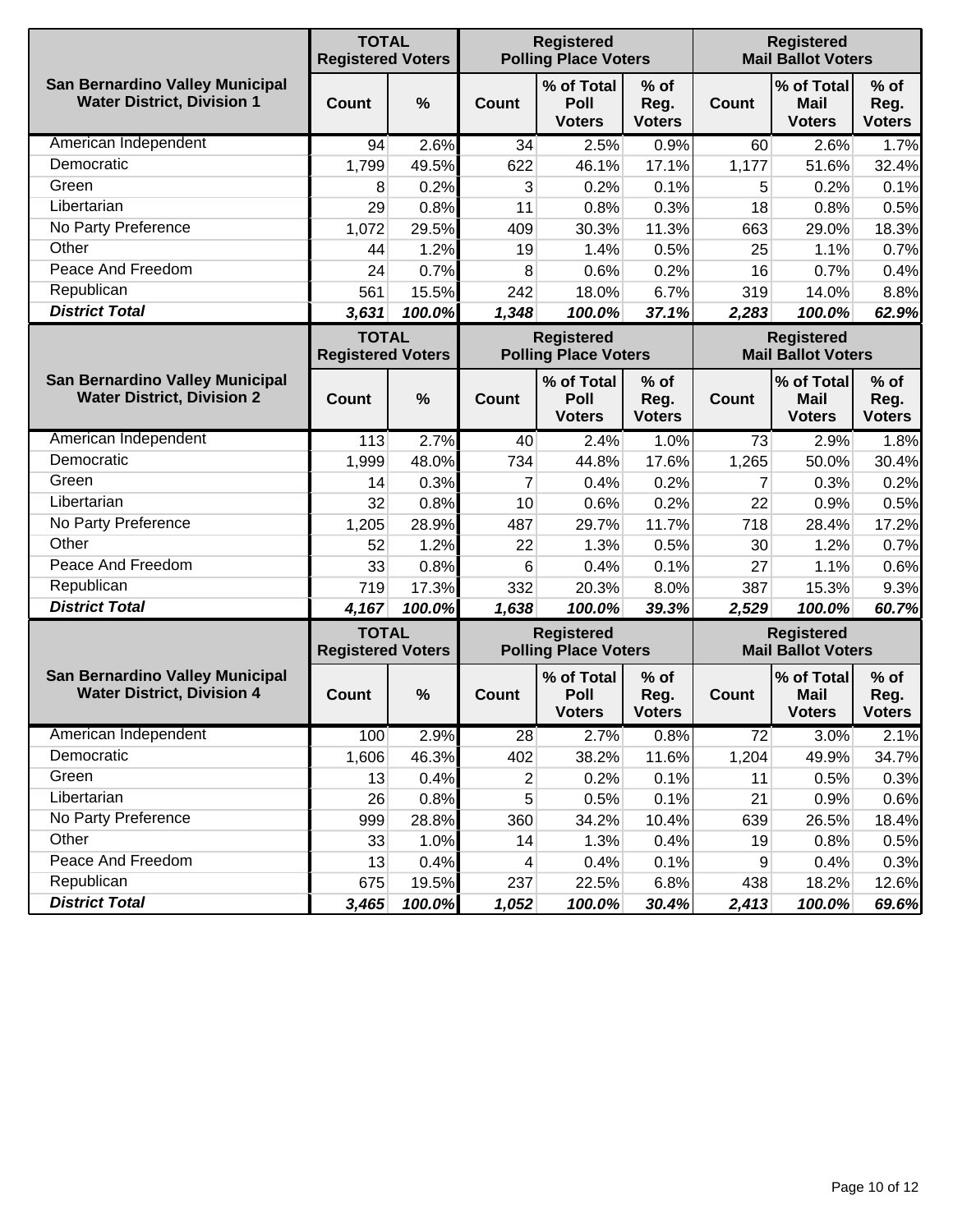|                                                                    | <b>TOTAL</b><br><b>Registered Voters</b> |        |                | <b>Registered</b><br><b>Polling Place Voters</b> |                                 |              | <b>Registered</b><br><b>Mail Ballot Voters</b> |                                 |
|--------------------------------------------------------------------|------------------------------------------|--------|----------------|--------------------------------------------------|---------------------------------|--------------|------------------------------------------------|---------------------------------|
| <b>Inland Empire Resource</b><br><b>Conservation District</b>      | <b>Count</b>                             | %      | Count          | % of Total<br>Poll<br><b>Voters</b>              | $%$ of<br>Reg.<br><b>Voters</b> | Count        | % of Total<br><b>Mail</b><br><b>Voters</b>     | $%$ of<br>Reg.<br><b>Voters</b> |
| American Independent                                               | 278                                      | 2.7%   | 92             | 2.5%                                             | 0.9%                            | 186          | 2.8%                                           | 1.8%                            |
| Democratic                                                         | 5,031                                    | 48.7%  | 1,634          | 43.8%                                            | 15.8%                           | 3,397        | 51.5%                                          | 32.9%                           |
| Green                                                              | 31                                       | 0.3%   | 12             | 0.3%                                             | 0.1%                            | 19           | 0.3%                                           | 0.2%                            |
| Libertarian                                                        | 77                                       | 0.7%   | 25             | 0.7%                                             | 0.2%                            | 52           | 0.8%                                           | 0.5%                            |
| No Party Preference                                                | 2,982                                    | 28.9%  | 1,155          | 31.0%                                            | 11.2%                           | 1,827        | 27.7%                                          | 17.7%                           |
| Other                                                              | 122                                      | 1.2%   | 53             | 1.4%                                             | 0.5%                            | 69           | 1.0%                                           | 0.7%                            |
| Peace And Freedom                                                  | 69                                       | 0.7%   | 18             | 0.5%                                             | 0.2%                            | 51           | 0.8%                                           | 0.5%                            |
| Republican                                                         | 1,736                                    | 16.8%  | 740            | 19.8%                                            | 7.2%                            | 996          | 15.1%                                          | 9.6%                            |
| <b>District Total</b>                                              | 10,326                                   | 100.0% | 3,729          | 100.0%                                           | 36.1%                           | 6,597        | 100.0%                                         | 63.9%                           |
|                                                                    | <b>TOTAL</b><br><b>Registered Voters</b> |        |                | <b>Registered</b><br><b>Polling Place Voters</b> |                                 |              | <b>Registered</b><br><b>Mail Ballot Voters</b> |                                 |
| <b>Riverside-Corona Resource</b><br><b>Conservation District</b>   | <b>Count</b>                             | $\%$   | <b>Count</b>   | % of Total<br>Poll<br><b>Voters</b>              | $%$ of<br>Reg.<br><b>Voters</b> | <b>Count</b> | % of Total<br><b>Mail</b><br><b>Voters</b>     | $%$ of<br>Reg.<br><b>Voters</b> |
| American Independent                                               | 29                                       | 3.1%   | 10             | 3.2%                                             | 1.1%                            | 19           | 3.0%                                           | 2.0%                            |
| Democratic                                                         | 373                                      | 39.8%  | 124            | 40.1%                                            | 13.2%                           | 249          | 39.6%                                          | 26.6%                           |
| Green                                                              | 4                                        | 0.4%   | 0              | 0.0%                                             | 0.0%                            | 4            | 0.6%                                           | 0.4%                            |
| Libertarian                                                        | 10                                       | 1.1%   | 1              | 0.3%                                             | 0.1%                            | 9            | 1.4%                                           | 1.0%                            |
| No Party Preference                                                | 294                                      | 31.4%  | 101            | 32.7%                                            | 10.8%                           | 193          | 30.7%                                          | 20.6%                           |
| Other                                                              | 7                                        | 0.7%   | $\overline{2}$ | 0.6%                                             | 0.2%                            | 5            | 0.8%                                           | 0.5%                            |
| Peace And Freedom                                                  | 1                                        | 0.1%   | $\mathbf 0$    | 0.0%                                             | 0.0%                            | 1            | 0.2%                                           | 0.1%                            |
| Republican                                                         | 219                                      | 23.4%  | 71             | 23.0%                                            | 7.6%                            | 148          | 23.6%                                          | 15.8%                           |
| <b>District Total</b>                                              | 937                                      | 100.0% | 309            | 100.0%                                           | 33.0%                           | 628          | 100.0%                                         | 67.0%                           |
|                                                                    | <b>TOTAL</b><br><b>Registered Voters</b> |        |                | <b>Registered</b><br><b>Polling Place Voters</b> |                                 |              | <b>Registered</b><br><b>Mail Ballot Voters</b> |                                 |
| <b>San Bernardino Valley Water</b><br><b>Conservation District</b> | <b>Count</b>                             | %      | <b>Count</b>   | % of Total<br>Poll<br><b>Voters</b>              | $%$ of<br>Reg.<br><b>Voters</b> | <b>Count</b> | % of Total<br>Mail<br><b>Voters</b>            | $%$ of<br>Reg.<br><b>Voters</b> |
| American Independent                                               | 118                                      | 3.0%   | 33             | 2.7%                                             | 0.8%                            | 85           | 3.2%                                           | 2.2%                            |
| Democratic                                                         | 1,791                                    | 45.9%  | 467            | 38.6%                                            | 12.0%                           | 1,324        | 49.1%                                          | 33.9%                           |
| Green                                                              | 14                                       | 0.4%   | 2              | 0.2%                                             | 0.1%                            | 12           | 0.4%                                           | 0.3%                            |
| Libertarian                                                        | 31                                       | 0.8%   | 7              | 0.6%                                             | 0.2%                            | 24           | 0.9%                                           | 0.6%                            |
| No Party Preference                                                | 1,122                                    | 28.7%  | 405            | 33.5%                                            | 10.4%                           | 717          | 26.6%                                          | 18.4%                           |
| Other                                                              | 42                                       | 1.1%   | 20             | 1.7%                                             | 0.5%                            | 22           | 0.8%                                           | 0.6%                            |
| Peace And Freedom                                                  | 18                                       | 0.5%   | 5              | 0.4%                                             | 0.1%                            | 13           | 0.5%                                           | 0.3%                            |
| Republican                                                         | 768                                      | 19.7%  | 271            | 22.4%                                            | 6.9%                            | 497          | 18.4%                                          | 12.7%                           |
| <b>District Total</b>                                              | 3,904                                    | 100.0% | 1,210          | 100.0%                                           | 31.0%                           | 2,694        | 100.0%                                         | 69.0%                           |